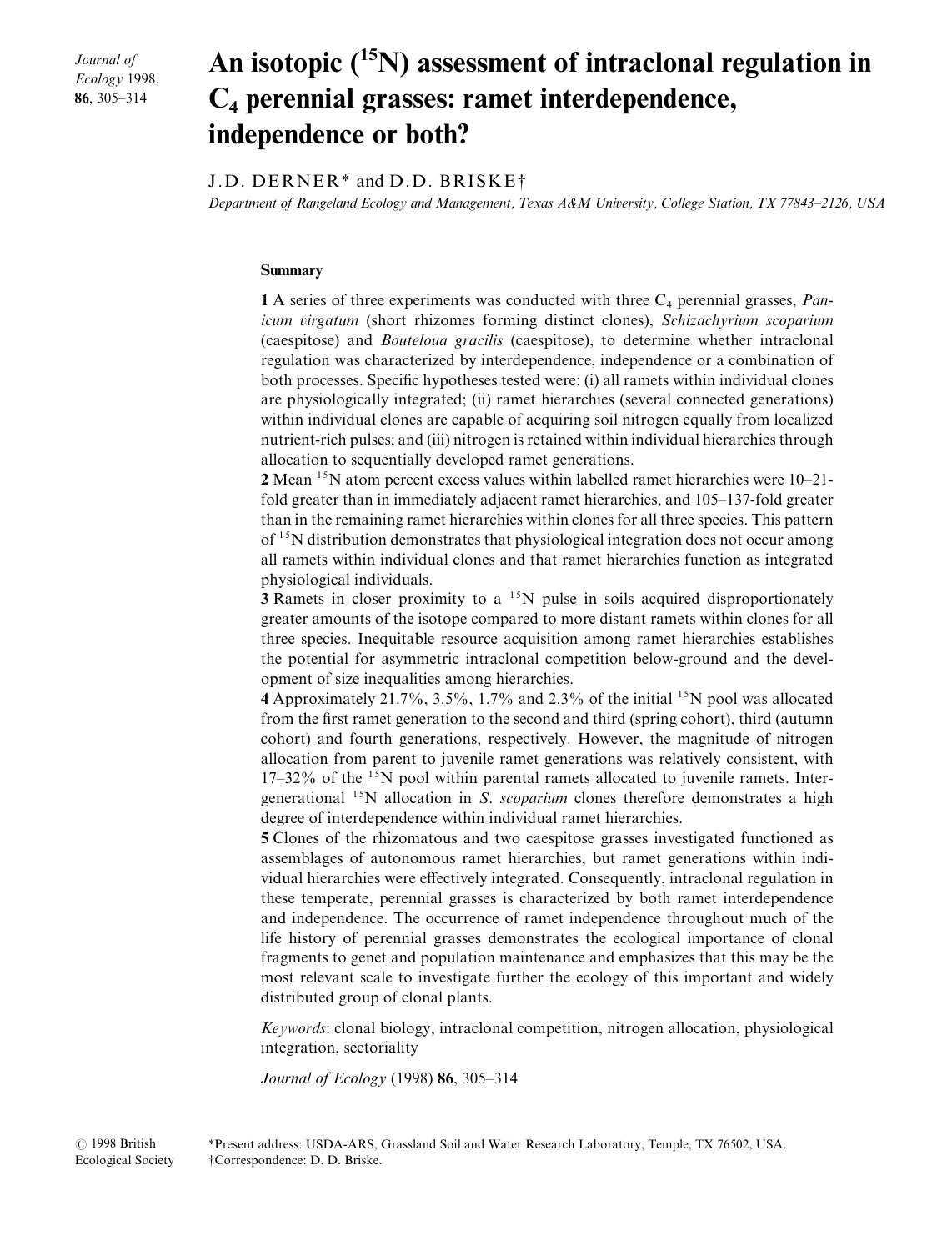#### Introduction

Intraclonal regulation in perennial grasses

The ecological interpretation of intraclonal regulation in clonal plants has shifted from one of exclusive ramet interdependence (e.g. Marshall  $&$  Sagar 1965; Pitelka  $\&$  Ashmun 1985) to one encompassing ramet independence as a potential mechanism (e.g. Cain 1990; Kelly 1995). Physiological subdivision within clonal plants has been termed sectoriality, and emphasizes the combined benefits of independence (autonomy) and interdependence (integration) (Marshall 1996; Price et al. 1996; Vuorisalo & Hutchings 1996). Evidence for the limited occurrence of interdependence among ramets originates from various sources including isotopic labelling (Welker  $et al.$ 1991; Price et al. 1992), severing of vascular connections (Williams  $&$  Briske 1991; Hartnett 1993) and clonal architecture (Gatsuk et al. 1980; Wilhalm 1995; Briske  $&$  Derner 1998). This evidence has lead to the hypotheses that physiological integration operates at a finer scale than that of the entire clone in several graminoid species (Briske  $\&$  Butler 1989; de Kroon  $&$  Kwant 1991) and that ramet hierarchies (several connected ramet generations) function independently within clones (Welker *et al.* 1987, 1991; Williams  $\&$ Briske 1991). Greater insight into the extent and significance of physiological integration is required to interpret more accurately mechanisms of ramet regulation, spatial organization of ramets within clones and the ecological success associated with various groups of clonal plants (i.e. phalanx vs. guerrilla strategies, sensu Lovett-Doust 1981).

If ramet hierarchies function as autonomous units within clones, then equitable resource sampling among ramet hierarchies within clones may potentially mediate the extent of intraclonal regulation. A broadly distributed root system associated with each ramet hierarchy may potentially enable all ramet hierarchies to access soil resources equitably within the immediate vicinity of individual clones. Therefore, a small-scale resource limitation or nutrient-rich pulse would equitably constrain or promote growth of all ramet hierarchies within a clone, rather than only the hierarchies nearest the resource pulse. It is conceivable that equitable resource acquisition among ramet hierarchies may minimize intraclonal competition, promote ramet interdependence and enhance growth efficiency of the clone.

Clonal organization as an assemblage of autonomous ramet hierarchies would necessitate effective physiological integration among ramets within hierarchies to minimize competitive interactions\ increase residence time of limiting nutrients and reduce soil nutrient demand. In nitrogen-poor environments, efficient nitrogen allocation from old, senescing leaves to new, developing leaves has been interpreted as an adaptive mechanism (Hill 1980; Jonasson  $&$  Chapin 1985; Hocking 1995; Aerts 1996). Intergenerational nitrogen allocation has been documented in numerous perennial grasses (e.g. Pitelka  $&$  Ashmun 1985; Welker & Briske 1992), graminoids (e.g. Jonsdottir  $\&$ Callaghan 1990) and annual cereals (e.g. Simpson et al. 1982; MacKown et al. 1989). However, all of these investigations have evaluated the relative sink strengths of existing ramet generations over short time periods, rather than nitrogen retention through effective allocation within sequentially developed ramet generations.

The extent of ramet interdependence vs. independence may potentially be mediated by resource availability in specific habitats. Caraco  $\&$  Kelly (1991) have proposed that intraclonal ramets may be integrated to a lesser extent in environments with high resource availability compared to those with low resource availability. It could be inferred from their models that juvenile ramets in high resource availability environments may become self-sufficient more rapidly because of efficient resource acquisition directly from the environment, while ramets in low resource availability environments may maintain interdependence for longer periods because of limited resource availability.

A series of three experiments was conducted to test whether intraclonal regulation in three  $C_4$  perennial grasses was characterized by interdependence, independence or a combination of both processes. Specific hypotheses were:  $(i)$  all ramets within individual grass clones are physiologically integrated; (ii) ramet hierarchies within individual grass clones are capable of equitably acquiring soil nitrogen from localized nutrient-rich pulses peripheral to individual clones; and (iii) nitrogen is retained within individual hierarchies by efficient allocation to sequentially developed ramet generations. Hypotheses (i) and (ii) were tested with three  $C_4$  perennial grasses, *Panicum*  $virgatum$  (short determinate rhizomes forming robust and spatially distinct clones; Hartnett 1993), Schizachyrium scoparium (caespitose) and Bouteloua gracilis (caespitose), that are distributed along an east–west environmental gradient in the North American Great Plains. Evaluation of a dominant species in each of three communities characterized by a wide range of resource availabilities (e.g. 2.5-fold variation in annual precipitation and soil organic carbon in the 0–10 cm soil depth; Zak *et al.* 1994) provided a more robust test of hypotheses (i) and (ii) compared to an evaluation of multiple species in a single community. Hypothesis (iii) required more intensive sampling and isotopic analyses\ so it was tested with a single caespitose species,  $S.$  scoparium, in naturally occurring populations on the Texas A&M University campus. Experimental protocol focused on identification of presence/absence of a stable isotope of nitrogen  $(^{15}N)$  in the physiological integration and equitable resource acquisition experiments, and on the magnitude of  $^{15}N$  transfer in the intergenerational nitrogen allocation experiment.

 $© 1998 British$ Ecological Society\ Journal of Ecology, 86, 305-314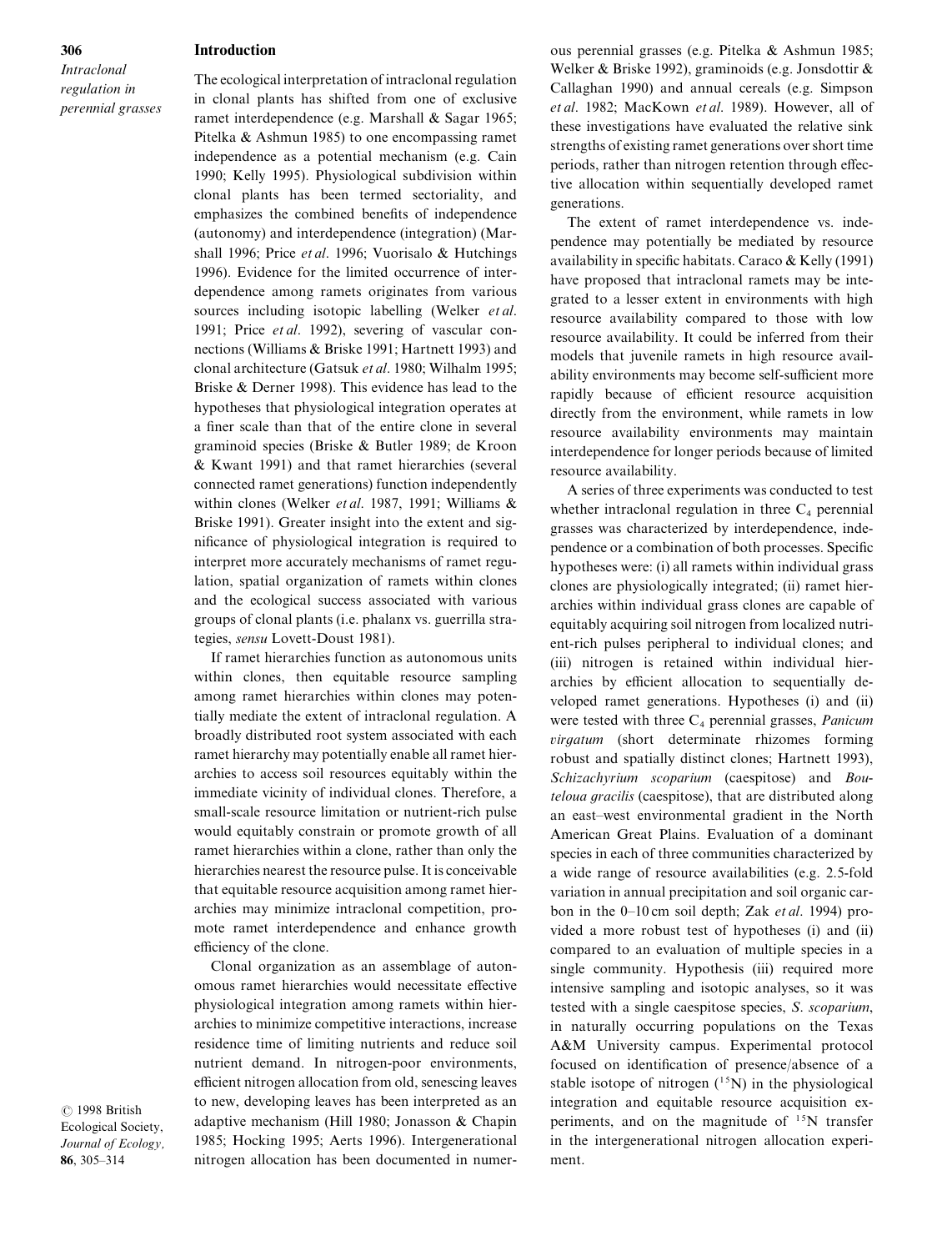307  $J.D.$  Derner  $\&$ D.D. Briske

#### Site descriptions

The tallgrass community, Konza Prairie Research Natural Area, was located on a midslope topographical position in the Flint Hills of eastern Kansas\ near Manhattan  $(39°05'N, 96°35'W)$ . Vegetation is dominated by Andropogon gerardii Vitman, Sorghastrum nutans  $L$ ., Schizachyrium scoparium and  $P$ .  $virgatum$  with a mean annual net primary productivity (ANPP) of  $4000 \text{ kg} \text{ ha}^{-1}$ . Annual precipitation is 835 mm and annual mean temperature is  $12.8^{\circ}$ C (Bark 1987). The midgrass community was located on a midslope topographical position in west-central Kansas at Fort Hays State University (38°52'N, 99 $^{\circ}$ 23'W), where S. scoparium, A. gerardii and Bouteloua curtipendula (Michx.) Kunth comprise the dominant species, and mean ANPP is  $2200 \text{ kg ha}^{-1}$ . This location has an mean annual precipitation of 588 mm and annual temperature of 11.9 °C (Hulett  $\&$ Tomanek 1969). The shortgrass community site was located on a swale topographical position at the Central Plains Experimental Range (CPER) in north-central Colorado, approximately 60 km north-east of Fort Collins (40°49′N, 107°46′W). Mean annual precipitation is 321 mm and annual temperature is  $8.6^{\circ}$ C (Lauenroth  $&$  Sala 1992). Vegetation is predominately (90%)  $B.$  gracilis (Milchunas et al. 1989), and mean ANPP is  $1000 \text{ kg} \, \text{ha}^{-1}$ . Long-term ungrazed (tallgrass since 1969, midgrass since 1908, and shortgrass since 1939) sites were sampled within each community.

The intergenerational nitrogen allocation experiment was conducted at the Texas A  $\&$  M Native Plant and Animal Conservancy in east-central Texas near College Station  $(30°35'N; 96°21'W)$ . This area is located within the Post Oak Savanna Resource Region (Gould 1975). Soils on this site are classified as montmorillonitic, thermic Udic Paleustalfs and have a fine sandy loam A horizon  $c$ . 17 cm thick. These soils are moderately well drained and occur on gently sloping uplands  $(1-5\%)$  at an elevation of 150 m. Mean annual precipitation is 993 mm and mean annual temperature is  $20.0 \degree C$  (Anderson & Briske 1995), with mean ANPP of  $3500 \text{ kg} \text{ ha}^{-1}$ . The frost-free period averages 270 days and extends from March to November.

## Methods

#### PHYSIOLOGICAL INTEGRATION

Physiological integration among ramets within individual clones was evaluated by randomly selecting similar-sized clones of each species along a line transect in the respective plant community. Six,  $10$  and nine replicate clones were evaluated for  $P$ . *virgatum*, S. scoparium and B. gracilis, respectively (Table 1). Replicate clone number varied because of limitations in excavating entire  $P$ , *viraatum* clones to determine ramet hierarchies, and the death of a labelled parental ramet in one  $B$ . *gracilis* clone. Clones were labelled with a 100 mM solution of  $(^{15}NH_4)_2SO_4$ , containing  $99\%$  <sup>15</sup>N excess, by injecting the solution between the two most fully expanded leaf sheaths of a single parental ramet within an individual clone (Dodd  $\&$ van Amburg 1970).  $(^{15}NH_4)_2SO_4$  has previously been demonstrated to be absorbed effectively by  $S.$  scoparium (Welker et al. 1987, 1991). The solution was injected into ramets on two consecutive days\ with equivalent amounts of solution, during the late afternoon  $(c. 17.00h)$  to increase foliar absorption and decrease evaporative loss. Total solution volumes of 1.00, 0.45 and 0.10 ml were used for  $P$ . virgatum, S. scoparium and  $B$ . gracilis clones, respectively, to compensate for differences in clone biomass among species. Clones were labelled during the first week of June 1994 and then destructively harvested 34–36 days later. Clones of  $S.$  scoparium and  $B.$  gracilis were separated into three components: (i) the labelled ramet and its associated hierarchy (i.e. connected ramet generations); (ii) the four to five hierarchies immediately adjacent to the labelled hierarchy; and (iii) all remaining hierarchies. Difficulty in determining hierarchies in  $P$ . virgatum necessitated that clones be separated into:  $(i)$  the labelled ramet;  $(ii)$ the associated ramets within the hierarchy; and (iii) ramets in the remaining hierarchies. Heights of the labelled ramet were measured at the time of injection and prior to destructive harvest for all three species (Table 1). Rhizome lengths from the labelled ramet  $(2.9 \pm 0.4 \text{ cm})$  and the interramet distance connecting the labelled parent and nearest ramet within the same hierarchy (7.4  $\pm$  1.6 cm) were measured for *P. vir*gatum clones.

Above-ground biomass was dried at  $60^{\circ}$ C for 72 h and ground to pass a 40-mesh screen. Approximately  $7.5 \text{ mg}$  of biomass was placed in tin capsules and analysed for  $15N$  atom percent using a Carlo-Erba NA-1500 elemental analyser interfaced with a VG-Isomass mass spectrometer (Isotope Services Inc., Los Alamos, NM). Nitrogen-15 abundances on samples near natural abundance reproduce to  $0.0004\%$  <sup>15</sup>N. Mean  $(n = 6)$  background <sup>15</sup>N atom percent values  $(P. virgatum: 0.3671 \pm 0.0002, S. scoparium:$ 0.3648  $\pm$  0.0003, *B. gracilis*: 0.3667  $\pm$  0.0001) were subtracted from respective species samples to determine  $15$ N atom percent excess values (Boutton 1991).

## EQUITABLE RESOURCE ACQUISITION

Equitable resource acquisition among ramet hierarchies comprising individual clones was evaluated by injecting  $15$ N into soils peripheral to individual clones. Fifty millilitres of a 100-mM  $(^{15}NH_4)_2SO_4$  solution, containing  $69\%$ <sup>15</sup>N excess, was injected into soils at a depth of 20 cm in early June 1994. A lower percent  $15$ N excess was used in this experiment to reduce costs associated with larger volumetric applications of the isotopic solution to soils. Solution was injected into

 $© 1998 British$ Ecological Society, Journal of Ecology. 86, 305-314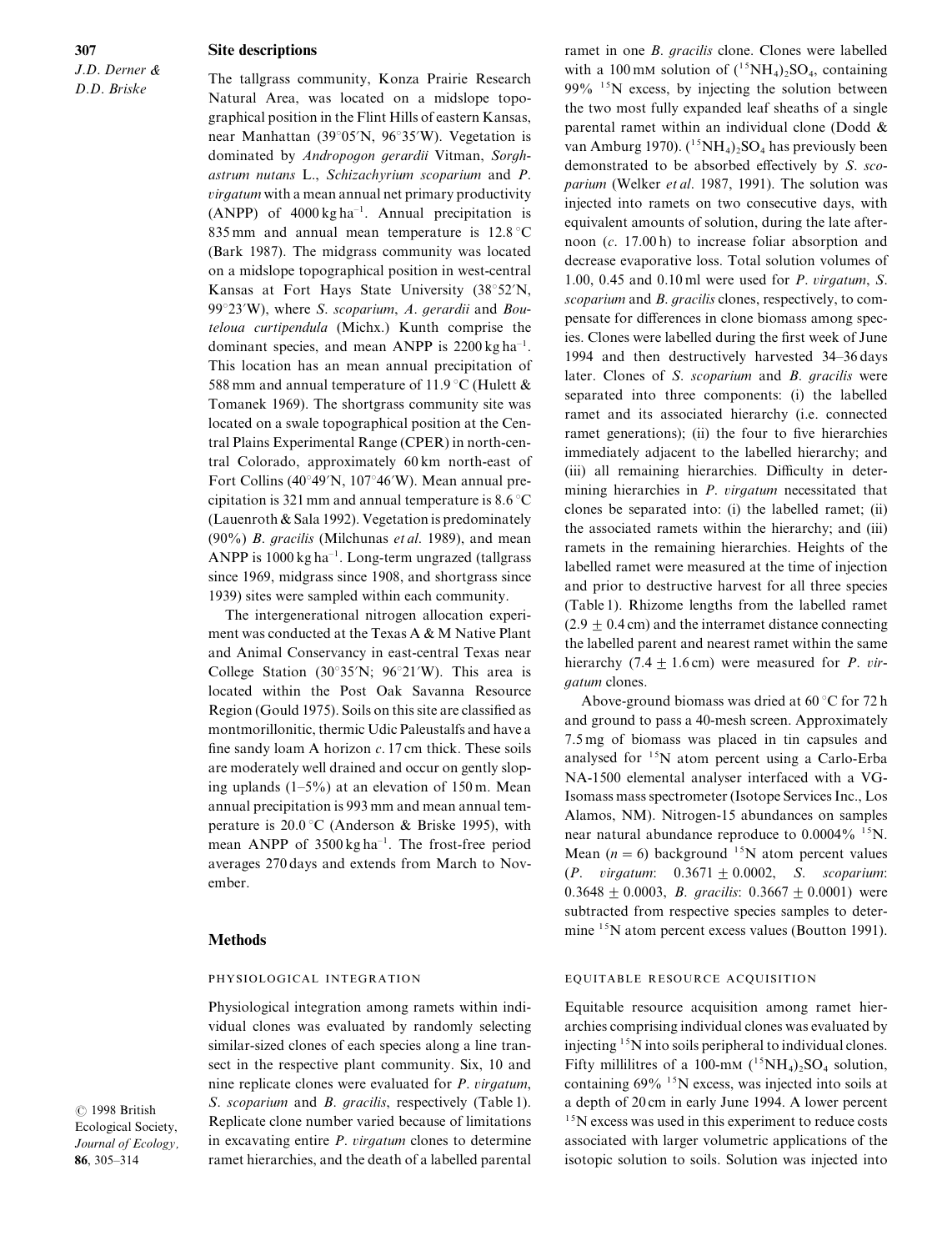308 Intraclonal regulation in perennial grasses Table 1 Mean  $(\pm S)$  values for three architectural attributes of three dominant C<sub>4</sub> perennial grasses along an east–west environmental gradient in the North American Great Plains. An individual parental ramet within each clone was labelled with  $15N$  to evaluate the potential for physiological integration among all ramets within a clone. Ramet heights were initially measured on 4–8 June and again before destructive harvest on 8–12 July 1994

|                                                                   |                                            |              |                                        | Ramet height (cm)                            |                                              |                                             |
|-------------------------------------------------------------------|--------------------------------------------|--------------|----------------------------------------|----------------------------------------------|----------------------------------------------|---------------------------------------------|
| <b>Species</b>                                                    | Community                                  | n            | Basal area<br>(cm <sup>2</sup> )       | Initial                                      | Final                                        | Ramet number in<br>hierarchy                |
| Panicum virgatum<br>Schizachyrium scoparium<br>Bouteloua gracilis | <b>Tallgrass</b><br>Midgrass<br>Shortgrass | O<br>10<br>9 | $1658 + 72$<br>$215 + 13$<br>$151 + 9$ | $48.9 + 3.7$<br>$19.1 + 0.8$<br>$27.9 + 1.5$ | $61.7 + 3.5$<br>$18.9 + 0.9$<br>$25.0 + 1.5$ | $4.7 + 1.0$<br>$2.8 + 0.2$<br>$2.0 \pm 0.2$ |

the soil at  $1, 2$  or  $3$  clone diameters away from the north-periphery of large and small basal area clones  $(n = 36$  for each size class) to evaluate the linear distance over which equitable resource acquisition may operate (Table 2). Clones were bisected in an east– west direction at the clone base and the endpoints were marked with coloured nails to facilitate clone orientation relative to the location of  $^{15}N$  placement. Anatomical connections among ramets in half  $(18)$  of the clones in each size class per species were severed along this line with a metal blade driven to a depth of 10 cm to sever rhizomes within  $P$ . *virgatum* clones and to a depth of 2.5cm to sever above-ground ramet connections in both  $S$ . scoparium and  $B$ , aracilis clones. The effect of severing on root systems was not evaluated\ but potential damage was limited by the shallow depth of severing. Severing vascular connections eliminated the potential for physiological integration among all ramets within an individual clone and ensured that ramets within a clone segment acquired  $15N$  label via root absorption. Ramets in the clone segment nearer the  $^{15}$ N pulse will be referred to as pulse ramets, while ramets further from the  $^{15}$ N pulse will be referred to as non-pulse ramets. Aboveground biomass was harvested in mid-July (peak biomass) from all clones by clone segment 34–36 days

after  $15N$  placement in soil. Sample preparation and  $15N$  analysis for the pulse and non-pulse segments were conducted as previously described.

## INTERGENERATIONAL NITROGEN ALLOCATION

Intergenerational nitrogen allocation within individual ramet hierarchies was evaluated by randomly selecting 20 similar-sized *S. scoparium* clones in each of two ungrazed communities. Ten clones were randomly assigned to each of the following destructive harvest dates:  $21$  November 1994,  $3$  July 1995, 11 November 1995 and 9 June 1996. A single parental (first generation) ramet, randomly chosen within each clone, was labelled with  $0.50$  ml of a 100-mM solution of  $(^{15}NH_4)_2SO_4$ , containing 99%  $^{15}N$  excess, during the second week of May 1994, as described previously for the physiological integration experiment. The presence of sequentially recruited ramets from the labelled parental ramet was evaluated monthly and marked with colour-coded wire loops when they were initiated. Ramets recruited from the labelled parental ramet during the 2-year period were separated into individual generations at each harvest date. Sample preparation and  $1<sup>5</sup>N$  analysis for shoot biomass from

**Table 2** Mean  $(\pm$  SE) basal area and location of <sup>15</sup>N placement into soil at 1, 2 or 3 clone diameters from the periphery of two size classes ( $n = 36$ ) of three dominant C<sub>4</sub> perennial grasses along an east–west environmental gradient in the North American Great Plains.  $15N$  acquisition by ramets within clones provided an evaluation of the ability of autonomous ramet hierarchies to access resources equitably from nutrient-rich pulses within the immediate vicinity of individual clones

|                         |                   | Clone size | Basal area<br>$\text{(cm}^2)$ | $\rm{^{15}N}$ distance from clone (cm) |            |            |  |
|-------------------------|-------------------|------------|-------------------------------|----------------------------------------|------------|------------|--|
| <b>Species</b>          |                   |            |                               | Clone diameter                         |            |            |  |
|                         | Community         |            |                               | $1\times$                              | $2 \times$ | $3 \times$ |  |
| Panicum virgatum        | Tallgrass         | Small      | $894 + 27$                    | 33                                     | 67         | 100        |  |
|                         |                   | Large      | $1630 + 65$                   | 45                                     | 90         | 135        |  |
| Schizachyrium scoparium | Midgrass          | Small      | $103 + 11$                    | 10                                     | 20         | 30         |  |
|                         |                   | Large      | $194 + 13$                    | 17                                     | 34         | 51         |  |
| Bouteloua gracilis      | <b>Shortgrass</b> | Small      | $96 + 7$                      | 9                                      | 18         | 27         |  |
|                         |                   | Large      | $358 + 24$                    | 21                                     | 42         | 63         |  |

 $© 1998 British$ Ecological Society\ Journal of Ecology, 86, 305-314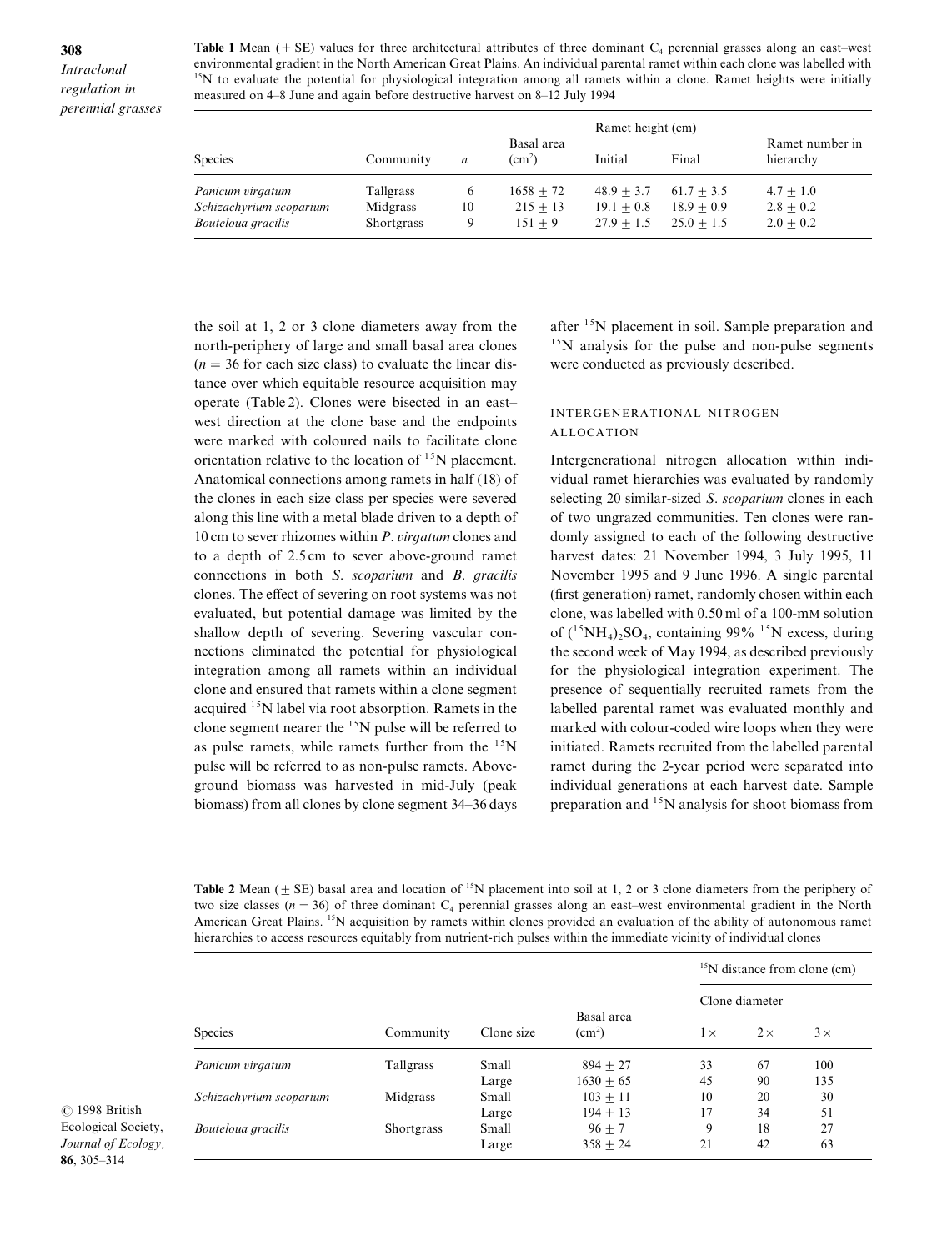309  $J.D.$  Derner  $&$ D.D. Briske

each ramet generation within the labelled hierarchy were conducted as described previously. Pools of  $^{15}N$ , calculated by multiplying the mass  $(g)$  of plant tissue, N concentration of plant tissue and  $15N$  atom percent excess, were used to identify the magnitude of intergenerational nitrogen allocation (Boutton 1991).

## Statistical analyses

#### PHYSIOLOGICAL INTEGRATION

Data from the physiological integration experiment were analysed using Page's test, which is a distribution-free test for ordered alternatives based on Friedman rank sums (Hollander & Wolfe 1973, p. 147). We tested the null hypothesis that the three components of each clone would contain similar  $15N$ atom percent excess against the one-sided alternative hypothesis, indicating that the amount of  $15N$  atom percent excess among clone components would be ranked as: injected hierarchy  $>$  neighbour hierarchies  $>$  remaining hierarchies.

#### EQUITABLE RESOURCE ACQUISITION

Data from the equitable resource acquisition experiment were analysed as a split-plot design with size class and sever/non-sever treatments as the main factors, and distance of  $15N$  pulse from clone periphery as the split factor. The error term used to test the main factors was the interaction of the main factors, while the split factor and interactions were tested with the residual error (Steel  $&$  Torrie 1980, p. 377). Data were analysed using GLM procedures (SAS Institute Inc. 1988) and means were separated by Bonferroni  $t$ -tests when a factor was significant  $(P < 0.05)$ . Ratios of <sup>15</sup>N atom percent excess for pulse : non-pulse clone segments were log transformed prior to analysis to normalize residuals; means and standard errors are reported after back-transformation. Least significant means (LSMEANS) were used to determine if the ratios of pulse : non-pulse clone segments were significantly different from  $1:1$ .

## INTERGENERATIONAL NITROGEN ALLOCATION

Data from the intergenerational nitrogen allocation experiment were analysed as a factorial design (harvest date by ramet) with GLM procedures (SAS Institute Inc. 1988). Comparisons between ramet generations for shoot mass and <sup>15</sup>N pools were done with a *t*-test at each harvest date.

#### Results

 $© 1998 British$ Ecological Society, Journal of Ecology. 86, 305-314

## PHYSIOLOGICAL INTEGRATION

Mean  $15N$  atom percent excess values within labelled ramet hierarchies were 10–21-fold greater than in immediately adjacent ramet hierarchies, and 105–137fold greater than in the remaining ramet hierarchies within clones for all three species (Table 3). The oneway trend of  $15N$  distribution within clones from labelled hierarchy  $>$  neighbour hierarchies  $>$  remaining hierarchies was highly significant ( $P < 0.001$ ) for all three species (Page's L statistic was 83, 140 and  $126$ for  $P$ . virgatum,  $S$ . scoparium and  $B$ . gracilis, respectively).

#### EQUITABLE RESOURCE ACQUISITION

Severing of individual clones did not significantly affect  $^{15}$ N acquisition from any pulse location for any species. The ratio of  $15N$  atom percent excess for pulse : non-pulse clone segments was significantly greater than 1:1 for both size classes of  $P$ . *virgatum* clones at the one diameter  $15N$  pulse location (Table 4). However, ratios were not significantly greater than 1:1 at the two- and three-diameter  $15N$  pulse locations for either large or small clones. The much lower ratios at the two- and three-diameter  $^{15}N$  pulse locations were associated with large reductions in the amount of  $15$ N incorporated into clones compared to the onediameter  $15N$  pulse location (Table 5). Pulse : nonpulse  $15N$  atom percent excess ratios were significantly greater than 1:1 for both size classes of  $S.$  scoparium clones at all three  $15N$  pulse locations (Table 4). The ratio of  $15N$  atom percent excess in pulse : non-pulse clone segments increased with pulse distance for this species because the amount of  $15N$  incorporated into the clone segment nearer the  $15N$  pulse location remained relatively high compared to the clone segment opposite the  $15N$  pulse (Table 5). Small clones of B. gracilis had  $15N$  atom percent excess ratios in pulse : non-pulse clone segments that were significantly greater than 1:1 at all three  $^{15}N$  pulse locations, while  $15N$  atom percent excess ratios in large clones exceeded 1:1 at only the one diameter  $^{15}$ N pulse location (Table 4). Low  $15N$  atom percent excess ratios in this species again reflected low amounts of  $15$ N acquisition by both pulse and non-pulse segments  $(Table 5)$ .

## INTERGENERATIONAL NITROGEN ALLOCATION

Nitrogen-15 was allocated from the labelled first (parental) generation ramet to all three subsequently developed ramet generations within autonomous ramet hierarchies (Table 6). Significantly greater  $15N$ atom percent excess and  $^{15}N$  pools occurred in the older than in the younger ramet generation at each harvest date. The labelled first ramet generation possessed the greatest  $^{15}N$  atom percent excess and  $^{15}N$ pool, as anticipated. Approximately  $18\%, 32\%, 20\%$ and  $17\%$  of the  $15N$  pool was allocated from parent to juvenile ramet generations at each harvest date. respectively (Table 6). Approximately  $21.7\%$ ,  $3.5\%$ ,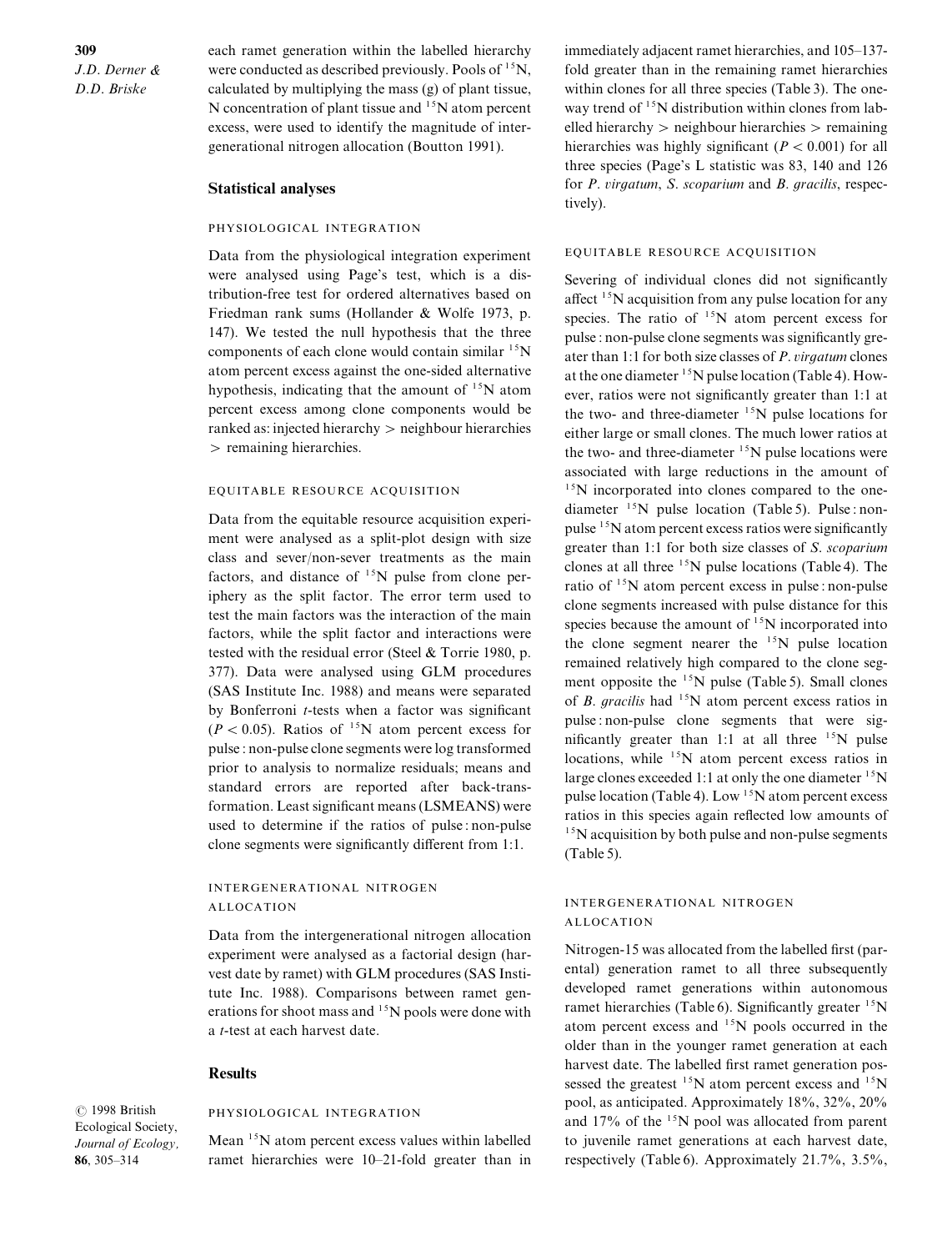Intraclonal regulation in perennial grasses **Table 3** Mean  $(\pm \text{ SE})$  <sup>15</sup>N atom percent excess values within clone components of three dominant C<sub>4</sub> perennial grasses along an east-west environmental gradient in the North American Great Plains following labelling of an individual parental ramet within each clone. Asterisks indicate a significant ( $P < 0.001$ , Page's test) downward distribution trend from the labelled hierarchy to the remaining hierarchies

| <b>Species</b><br>Community<br>Clone component |                  | <sup>15</sup> N atom percent excess |                    |  |
|------------------------------------------------|------------------|-------------------------------------|--------------------|--|
| Panicum virgatum                               | <b>Tallgrass</b> | Labelled ramet                      | $3.6734 + 0.7089*$ |  |
|                                                |                  | Associated ramets                   | $0.3884 + 0.2803$  |  |
|                                                |                  | Remaining hierarchies               | $0.0268 + 0.0163$  |  |
| Schizachyrium scoparium                        | Midgrass         | Labelled hierarchy                  | $2.3065 + 0.2811*$ |  |
|                                                |                  | Adjacent hierarchies                | $0.1372 + 0.0299$  |  |
|                                                |                  | Remaining hierarchies               | $0.0218 + 0.0048$  |  |
| Bouteloua gracilis                             | Shortgrass       | Labelled hierarchy                  | $3.0848 + 0.1760*$ |  |
|                                                |                  | Adjacent hierarchies                | $0.1459 + 0.0308$  |  |
|                                                |                  | Remaining hierarchies               | $0.0282 + 0.0054$  |  |

Table 4 Mean  $(\pm S\mathbf{E})$  ratios of <sup>15</sup>N atom percent excess in pulse (P): non-pulse (NP) segments of small and large clones of three dominant  $C_4$  perennial grasses along an east–west environmental gradient in the North American Great Plains ( $n = 36$ ) per size class per species). <sup>15</sup>N solution was injected into the soil at 1, 2 or 3 clone diameters from the periphery of each clone to create a nutrient-rich pulse. See Table 2 for injection distances and Table 5 for <sup>15</sup>N atom percent excess values. Asterisks indicate ratios that are significantly ( $P < 0.05$ ) different from 1:1

|                         |                   |                            | Ratio of <sup>15</sup> N atom percent excess in P:NP clone segments |                                |                                |  |
|-------------------------|-------------------|----------------------------|---------------------------------------------------------------------|--------------------------------|--------------------------------|--|
| <b>Species</b>          | Community         | Basal area<br>$\rm (cm^2)$ | 1 clone diameter                                                    | 2 clone diameters              | 3 clone diameters              |  |
| Panicum virgatum        | Tallgrass         | $894 + 27$                 | $101.9 + 46.0*$                                                     | $3.2 + 0.8$                    | $1.4 + 0.1$                    |  |
| Schizachyrium scoparium | Midgrass          | $1630 + 65$<br>$103 + 11$  | $11.3 + 6.2*$<br>$20.1 + 10.6*$                                     | $2.5 + 1.2$<br>$37.9 + 17.2*$  | $1.2 + 0.1$<br>$102.8 + 67.9*$ |  |
| Bouteloua gracilis      | <b>Shortgrass</b> | $194 + 13$<br>$96 + 7$     | $21.7 + 12.7*$<br>$8.2 + 4.5*$                                      | $25.1 + 14.1*$<br>$4.5 + 1.4*$ | $90.1 + 54.8*$<br>$7.1 + 3.4*$ |  |
|                         |                   | $358 + 24$                 | $10.1 + 4.3*$                                                       | $1.6 + 0.2$                    | $1.5 + 0.4$                    |  |

Table 5 Mean ( $\pm$  SE) <sup>15</sup>N atom percent excess values ( $\times$  10<sup>3</sup>) for pulse (P): non-pulse (NP) segments of small and large clones of three dominant  $C_4$  perennial grasses along an environmental gradient in the North American Great Plains.<sup>15</sup>N solution was injected into the soil at 1, 2 or 3 clone diameters from the periphery of each clone to create a nutrient-rich pulse. See Table 4 for statistical results and Table 2 for injection distances

|                         | Community  | Basal area<br>(cm <sup>2</sup> ) | Clone<br>segment | <sup>15</sup> N atom percent excess values ( $\times$ 10 <sup>3</sup> ) |                  |                                                      |  |
|-------------------------|------------|----------------------------------|------------------|-------------------------------------------------------------------------|------------------|------------------------------------------------------|--|
| <b>Species</b>          |            |                                  |                  |                                                                         |                  | 1 clone diameter 2 clone diameters 3 clone diameters |  |
| Panicum virgatum        | Tallgrass  | $894 + 27$                       | P                | $444.7 + 125.3$                                                         | $15.6 + 13.9$    | $1.8 + 0.3$                                          |  |
|                         |            |                                  | NP               | $39.4 + 24.3$                                                           | $7.4 + 2.9$      | $1.4 + 0.2$                                          |  |
|                         |            | $1630 + 65$                      | P                | $66.8 + 46.0$                                                           | $16.9 + 13.1$    | $2.7 + 0.3$                                          |  |
|                         |            |                                  | NP               | $5.6 + 1.7$                                                             | $3.8 + 0.7$      | $2.3 + 0.2$                                          |  |
| Schizachyrium scoparium | Midgrass   | $103 + 11$                       | P                | $5351.7 \pm 1105.7$                                                     | $2625.1 + 525.0$ | $1236.3 + 486.5$                                     |  |
|                         |            |                                  | NP               | $1970.1 + 666.5$                                                        | $931.3 + 393.5$  | $321.1 + 145.0$                                      |  |
|                         |            | $194 + 13$                       | P                | $2733.6 + 471.3$                                                        | $809.5 + 308.3$  | $144.9 + 78.3$                                       |  |
|                         |            |                                  | NP               | $849.3 + 232.8$                                                         | $185.6 + 63.2$   | $7.8 + 4.5$                                          |  |
| Bouteloua gracilis      | Shortgrass | $96 + 7$                         | P                | $372.9 + 135.7$                                                         | $22.2 + 10.0$    | $3.8 + 2.1$                                          |  |
|                         |            |                                  | NP               | $147.9 + 65.9$                                                          | $3.6 + 1.0$      | $1.6 + 0.6$                                          |  |
|                         |            | $358 + 24$                       | P                | $45.9 + 19.9$                                                           | $6.8 + 2.3$      | $6.1 \pm 1.9$                                        |  |
|                         |            |                                  | NP               | $4.8 + 0.9$                                                             | $3.7 + 0.7$      | $3.9 + 0.2$                                          |  |

 $© 1998 British$ Ecological Society, Journal of Ecology, 86, 305-314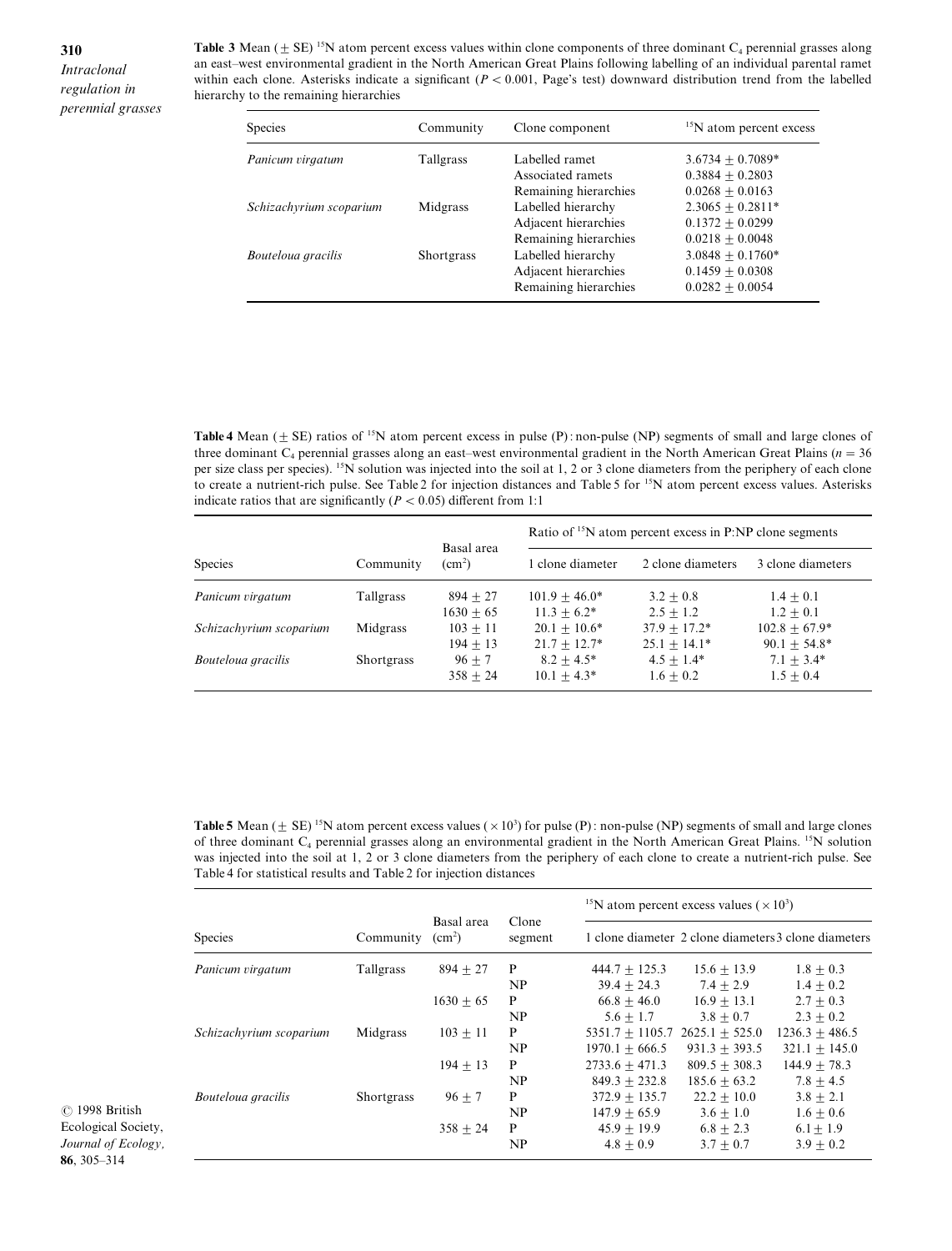| <b>Table 6</b> Mean ( $\pm$ SE) values for shoot mass (g), shoot nitrogen (%), <sup>15</sup> N atom percent excess, and <sup>15</sup> N pools (mg) for four |
|-------------------------------------------------------------------------------------------------------------------------------------------------------------|
| ramet generations within individual hierarchies of S. <i>scoparium</i> clones at four harvest dates over a 2-year period. A parental                        |
| (first) ramet generation was labelled with <sup>15</sup> N within each clone ( $n = 40$ ) to determine the efficiency with which nitrogen is                |
| retained within individual ramet hierarchies through allocation to sequentially developed ramet generations. Asterisks indicate                             |
| significant ( $P < 0.05$ , t-test) differences between ramet generations within a harvest date                                                              |

| Harvest date  | Variable                        | Ramet generation within an individual hierarchy |                |                |                 |                 |  |  |
|---------------|---------------------------------|-------------------------------------------------|----------------|----------------|-----------------|-----------------|--|--|
|               |                                 | First                                           | Second         | Third (spring) | Third (autumn)  | Fourth          |  |  |
| November 1994 | Mass(g)                         | $1.16 + 0.49*$                                  | $0.29 + 0.10$  |                |                 |                 |  |  |
|               | Nitrogen $(\% )$                | $0.34 + 0.01*$                                  | $0.65 + 0.06$  |                |                 |                 |  |  |
|               | $15N$ excess                    | $3.41 + 0.88*$                                  | $1.55 + 0.41$  |                |                 |                 |  |  |
|               | <sup>15</sup> N pool ( $\mu$ g) | $134.49 + 4.31*$                                | $29.22 + 2.46$ |                |                 |                 |  |  |
| July 1995     | Mass(g)                         |                                                 | $0.35 + 0.09$  | $0.50 + 0.10$  |                 |                 |  |  |
|               | Nitrogen $(\% )$                |                                                 | $0.37 + 0.03$  | $0.43 + 0.03$  |                 |                 |  |  |
|               | $\rm ^{15}N$ excess             |                                                 | $0.77 + 0.13*$ | $0.22 + 0.06$  |                 |                 |  |  |
|               | <sup>15</sup> N pool ( $\mu$ g) |                                                 | $9.97 + 0.35*$ | $4.73 + 0.18$  |                 |                 |  |  |
| November 1995 | Mass(g)                         |                                                 |                | $0.80 + 0.34*$ | $0.18 + 0.09$   |                 |  |  |
|               | Nitrogen $(\% )$                |                                                 |                | $0.39 + 0.02*$ | $0.73 + 0.06$   |                 |  |  |
|               | $\mathrm{^{15}N}$ excess        |                                                 |                | $0.29 + 0.06*$ | $0.17 + 0.04$   |                 |  |  |
|               | <sup>15</sup> N pool ( $\mu$ g) |                                                 |                | $9.05 + 0.41*$ | $2.23 + 0.22$   |                 |  |  |
| June 1996     | Mass(g)                         |                                                 |                |                | $1.08 + 0.43$   | $0.70 + 0.20$   |  |  |
|               | Nitrogen $(\% )$                |                                                 |                |                | $0.40 + 0.04*$  | $0.64 \pm 0.07$ |  |  |
|               | $15N$ excess                    |                                                 |                |                | $0.35 + 0.10$   | $0.07 + 0.02$   |  |  |
|               | <sup>15</sup> N pool ( $\mu$ g) |                                                 |                |                | $15.12 + 1.72*$ | $3.14 + 0.28$   |  |  |

1.7% and 2.3% of the initial  $15N$  pool was allocated from the first ramet generation to the second and third  $(spring cohort)$ , third  $(autumn cohort)$  and fourth generations, respectively. Variability in  $^{15}N$  values within a generation between harvest dates was a result of clone and/or ramet variability associated with harvesting separate clones on sequential dates.

## **Discussion**

Restriction of physiological integration to individual ramet hierarchies and inequitable resource acquisition among ramet hierarchies demonstrated the occurrence of intraclonal ramet independence in clones of all three perennial grasses investigated along the environmental gradient. Consequently, hypotheses (i) and (ii), stating that all ramets within clones are physiologically integrated and that ramet hierarchies within clones are capable of equitably acquiring soil nitrogen from nutrient-rich pulses peripheral to individual clones, respectively, were rejected. Ramet interdependence was demonstrated by effective nitrogen allocation among sequentially developed ramet generations within individual ramet hierarchies over a 2year period; therefore, we were unable to reject hypothesis (iii). These data collectively demonstrate a high degree of ramet independence at the level of the entire clone, but a high degree of interdependence within individual ramet hierarchies comprising these clones.

 $© 1998 British$ Ecological Society, Journal of Ecology. 86,  $305 - 314$ 

Minimal  $15N$  distribution among ramet hierarchies establishes that these clones exist as an assemblage of autonomous ramet hierarchies and that ramet hierarchies function as 'integrated physiological units'

 $(sensu$  Watson & Casper 1984; Watson 1986). Autonomy among ramet hierarchies develops when the seminal ramet, which is the common progenitor of all intraclonal ramets, dies during the second or third year and eliminates complete vascular continuity among ramets within clones. At this point, increased structural complexity of clones precipitates the shift from complete ramet interdependence to independence (e.g. Tuomi & Vuorisalo 1989; Price et al. 1992). Resource allocation within ramet hierarchies occurs primarily from older to younger generations (e.g. Welker et al. 1987, 1991; Bullock et al. 1994), supporting vegetative growth and reproductive development of juvenile ramets in the competitive environment created by the high density of established ramets (Williams  $&$  Briske 1991). Architectural evaluation of 24 perennial caespitose species in Europe has indicated that grass clones comprise  $2-35$  individual units consisting of several ramets each (Wilhalm 1995). This pattern of clonal organization further suggests that independence among ramet hierarchies may be a common characteristic of caespitose grasses.

Acquisition of  $15N$  from soils by ramets in closer proximity to nutrient-rich pulses was not affected by severing of individual clones, but it was significantly greater than for ramets located farther from the nutrient-rich pulse for both size classes of all three species when the pulse was located at one clone diameter from the clone periphery. This response was also significant when the  $15N$  pulse was located two and three diameters from the clone periphery for both size classes of S. scoparium and the small size class of  $B$ , gracilis. In addition, ramets within  $S$ , scoparium clones had substantially greater  $15N$  atom percent excess values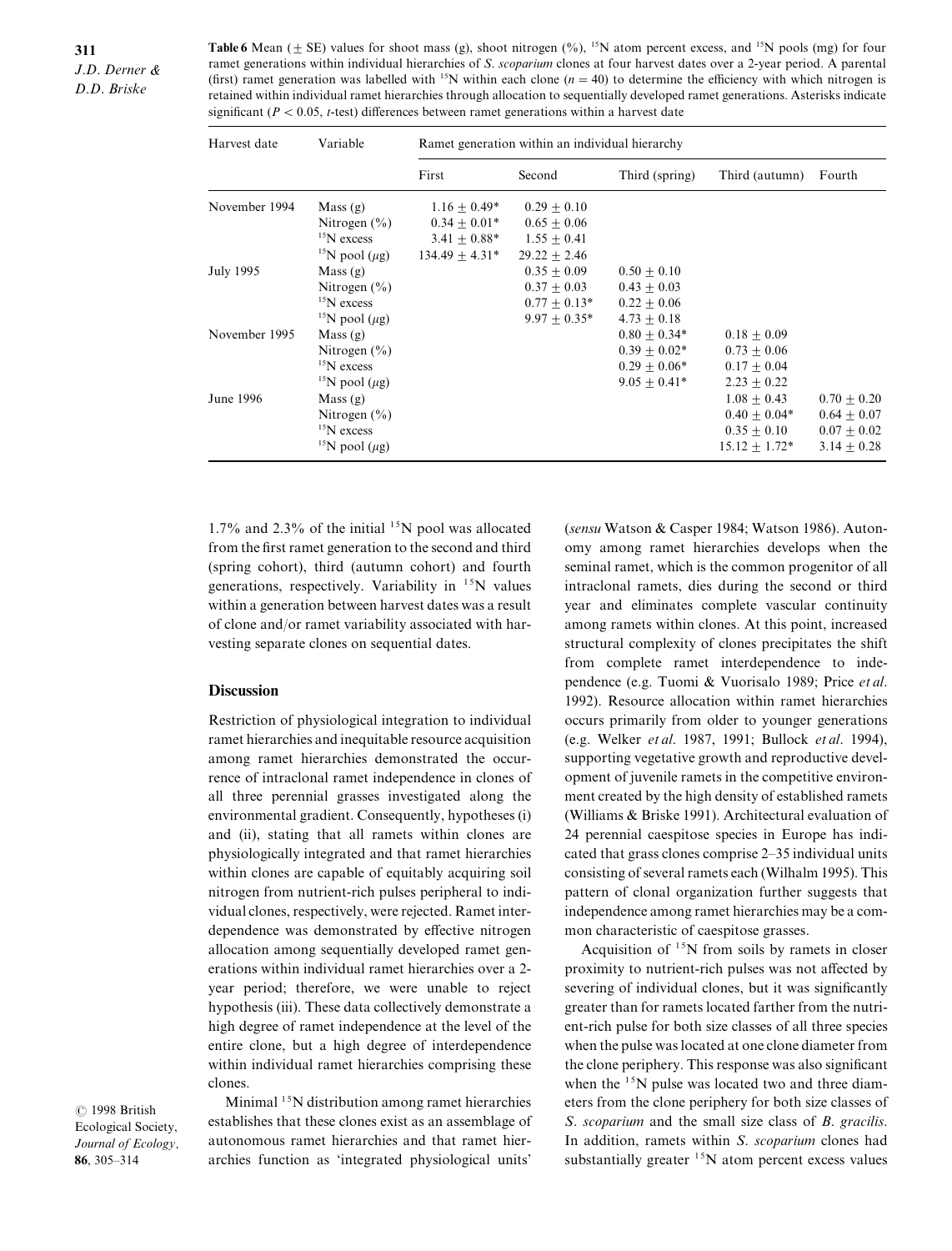312 Intraclonal regulation in perennial grasses compared to the other two species. This suggests that S. scoparium may have a greater N absorption capability compared to either  $B$ . gracilis or  $P$ . virgatum  $(e.g. Tilman 1989)$ . Lateral root distributions of these three species are similar  $(0.7–1.0 \,\mathrm{m})$  and each species possesses a similar percentage of root biomass in the upper 30 cm of soil (Weaver 1954, p. 163). However, S. scoparium clones possess greater root biomass in the upper  $0-5$  cm soil depth compared to the other two species (Weaver & Clements 1938, p. 315; Derner et al. 1997). In cases where  $^{15}N$  absorption did not differ in response to ramet proximity to nutrient-rich pulses, minimal amounts of  $15N$  were absorbed by all ramets (e.g. large clones of B. gracilis). Minimal  $^{15}N$ acquisition by P. virgatum when the  $^{15}N$  pulse was located two and three diameters from the clone periphery may have resulted from a greater plant density and intensity of competition in the tallgrass community (e.g. Tilman 1989). Lower  $^{15}N$  absorption may have been mediated by greater primary productivity and the uniform distribution of plant cover in the tallgrass community (Sims  $et al.$  1978).

Inequitable resource acquisition among ramet hierarchies in all three species indicates that ramets located in closer proximity to heterogeneously distributed soil resources potentially gain a competitive advantage over ramets located at a greater distance from nutrient-rich pulses. Inequitable resource acquisition of below-ground resources among ramet hierarchies establishes the potential for asymmetric competition within clones (Connolly  $&$  Wayne 1996; Schwinning 1996). Asymmetric competition among ramet hierarchies within clones may potentially contribute to size inequalities among ramets (de Kroon  $et al.$  1992), as opposed to symmetric competition which may potentially promote size equalization among ramets (Hutchings & Barkham 1976; Ekstam 1995). However, it has been hypothesized that asymmetric competition among ramets within clones may be expressed as symmetric competition among clones because conspecific clones possess comparable competitive abilities (de Kroon et al. 1992). This hypothesis may be modified to indicate that asymmetric competition among ramet hierarchies may potentially produce symmetric competition within individual clones of the grass species we investigated.

Nitrogen was allocated among sequentially developed ramet generations within ramet hierarchies throughout the 2-year investigation, even though minimal integration existed among ramet hierarchies within clones. The percentage of  $15N$  pools  $(2-21\%)$ allocated from the primary generation parental ramet to subsequently developed juvenile ramet generations over this time period is similar to the estimated total amount of nitrogen allocated among ramet generations in a short-term  $(5 \text{ day})$  labelling experiment with this species (Welker  $\&$  Briske 1992). Decreases in  $15N$  atom percent excess and  $15N$  pools of ramet shoots over the 2-year period very probably resulted from  $15N$  allocation to root systems (e.g. Clark 1977; Li  $et al.$  1992) and nitrogen losses to shoot litter and root turnover (Wetselaar & Farquhar 1980; Berendse et al. 1992; Vazquez de Aldana et al. 1996). However, the magnitude of nitrogen allocation from parent to juvenile ramet generations was relatively consistent\ with 17-32% of the  $15N$  pool within parental ramets being allocated to juvenile ramets at each harvest date. Nevertheless, the efficiency of intergenerational nitrogen allocation is substantially less than that of nutrient allocation among sequentially developing graminoid leaves (Jonasson  $&$  Chapin 1985) and nutrient resorption from senescing leaves of aborescent species (Aerts 1996). Nitrogen retention within caespitose grasses provides empirical evidence to support the occurrence of a consolidator strategy in clonal plants (de Kroon  $&$  Schieving 1990). However, the relatively low magnitude of intergenerational nitrogen allocation suggests that the majority of nitrogen incorporated into ramets over their life span originates from direct absorption via the root system.

Increased recognition of clonal plants as assemblages of autonomous units or fragments has shifted emphasis in clonal plant ecology and evolution from the advantages of interdependence to the advantages of independence (Kelly 1995). Unfortunately, the arguments proposed to justify ramet and, in this case, ramet hierarchy, independence in clonal plants do not appear directly applicable to grasses, especially those with a caespitose growth form. For example, production and maintenance costs of vascular connections between ramet generations are minimal in comparison to those of strongly rhizomatous species\ and the possibility of traumatic breakage appears limited within clones characterized by relatively small basal areas  $\left($  < 1000 cm<sup>2</sup>; Tables 2 and 4). However, the risk of disease and pathogen injury (e.g. Cook 1985; Kelly 1995) may be minimized by the absence of complete clonal integration in this growth form. The occurrence of ramet independence among hierarchies throughout much of the life history of clonal grasses verifies the ecological contribution of clonal fragments to genet and population maintenance  $(e.g.,)$ Lord 1993; Danin & Orshan 1995) and emphasizes that this may be the most relevant scale at which to investigate further the ecology of clonal plants (Cain 1990).

Several important inferences can be drawn from these data concerning sectoriality in perennial grass clones, and many of them contradict current assumptions regarding sectoriality in perennial grasses (Watson & Casper 1984; Vuorisalo & Hutchings 1996). First, sectoriality may be as common in mature grass clones as it is in herbaceous and arborescent dicots. Secondly, sectoriality appears to be a consequence of the developmental morphology of clonal growth rather than of physiological processes (e.g. source– sink relationships; Marshall 1996; Vuorisalo  $\&$  Hutchings 1996). Thirdly, sectoriality exhibits minimal

 $© 1998 British$ Ecological Society\ Journal of Ecology, 86, 305-314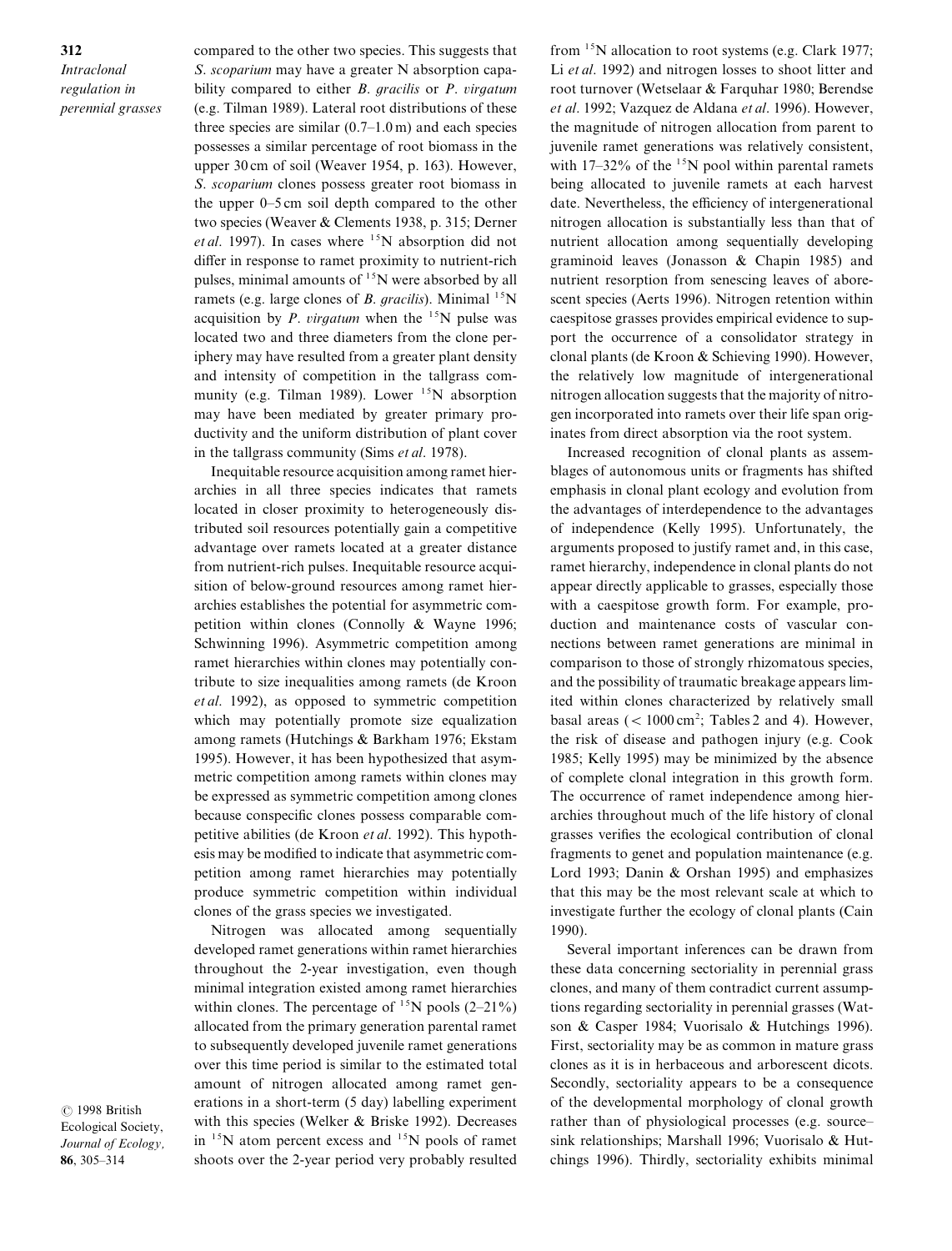313  $J.D.$  Derner  $\&$ D.D. Briske

flexibility in response to resource availability and is characteristic of both caespitose and determinate rhizomatous grass growth forms. Fourthly, no evidence exists to suggest that sectoriality occurs at more than one level (i.e. intrahierarchical) in individual grass clones (e.g. Wijesinghe 1994). Sectoriality within perennial grasses originates with the death of older ramet generations after they have contributed to the establishment of juvenile ramets to maintain the clone. In this context, there may be minimal adaptive value associated with independence among ramet hierarchies within mature perennial grass clones (Briske & Butler 1989; Briske & Derner 1998).

Ramet interdependence within hierarchies, combined with ramet independence within clones, establishes the occurrence of multilevel hierarchies necessary for 'group modulated selection' (Tuomi  $\&$ Vuorisalo 1989). This represents a unique type of group selection in which the semiautonomy of ramets\ or ramet hierarchies in this case, determines that they are appropriate interactive units for phenotypic selection in addition to that of the entire clone. Consequently\ phenotypic selection in partially integrated clonal plants can be assumed to consist of two component forces. The first process operates entirely at the level of the ramet and is analogous to phenotypic selection in unitary plants. The second process operates at the level of the clone to modify ramet reproduction. This suggests that phenotypic selection in these clones may potentially be a product of ramet births, deaths and reproductive output mediated by the clone. Greater recognition of the mechanisms and consequences of ramet  $\times$  ramet hierarchy  $\times$  clone interactions are required to increase our knowledge of intraclonal regulation and ecological success of clonal plants.

### Acknowledgements

This research was supported by a USDA Rangeland Special Grant (92-38300-7459) and the Texas Agricultural Experiment Station. The authors acknowledge the assistance of E. Miller, B. Hays and B. Hendon with data collection and sample preparation\ and J. Eltinge and A. Ohlmsted for providing statistical advice. We thank D. Hartnett (Kansas State University), R. Nicholson (Ft. Hays State University), and D. Milchunas and M. Lindquist (Colorado State University) for assistance with identification and access to field sites. We appreciate the constructive reviews by K. Hickman, I. Jonsdottir, D. Pyke and T. Wilhalm on an earlier version of this manuscript.

#### References

 $© 1998 British$ Ecological Society, Journal of Ecology. 86, 305-314

- Aerts, R. (1996) Nutrient resorption from senescing leaves of perennials: are there general patterns? Journal of Ecol $ogy, 84, 597-608.$
- Anderson, V.J. & Briske, D.D. (1995) Herbivore-induced

species replacement in grasslands: is it driven by herbivory tolerance or avoidance? Ecological Applications, 5,  $1014 - 1024$ .

- Bark, D. (1987) Konza Prairie Research Natural Area, Kansas. The Climates of the Long-Term Ecological Research Sites (ed. D. Greenland), pp. 45–50. Institute of Arctic and Alpine Research, Occasional Paper Number 44. University of Colorado, Boulder, Colorado.
- Berendse, F., Elberse, W.T.H. & Geerts, R.H.M.E. (1992) Competition and nitrogen loss from plants in grassland ecosystems.  $Ecology, 73, 46-53$ .
- Boutton, T.W. (1991) Stable carbon isotope ratios of natural material. I. Sample preparation and mass spectrometric analysis. Carbon Isotope Techniques (eds D.C. Coleman  $&$  B. Fry), pp. 155–171. Academic Press, New York.
- Briske, D.D. & Butler, J.L. (1989) Density-dependent regulation of ramet populations within the bunchgrass  $Sch$ izachyrium scoparium: interclonal vs. intraclonal interference. Journal of Ecology,  $77, 963-974$ .
- Briske, D.D. & Derner, J.D. (1998) Clonal biology of caespitose grasses. Population Ecology of Grasses (ed. G. Cheplick), pp. 106–135. Cambridge University Press, Cambridge.
- Bullock, J.M., Mortimer, A.M. & Begon, M. (1994) Physiological integration among tillers of Holcus lanatus: agedependence and responses to clipping and competition. New Phytologist,  $128$ ,  $737-747$ .
- Cain, M.L. (1990) Patterns of Solidago altissima growth and mortality: the role of below-ground ramet connections.  $Oecologia, 82, 201-209.$
- Caraco, T. & Kelley, C.K. (1991) On the adaptive value of physiological integration in clonal plants.  $Ecology$ , 72,  $81 - 93$
- Clark, F.E. (1977) Internal cycling of  $15$ Nitrogen in shortgrass prairie.  $Ecology, 58, 1322-1333$ .
- Connolly, J. & Wayne, P. (1996) Asymmetric competition between plant species. Oecologia, 108, 311-320.
- Cook, R.E. (1985) Growth and development in clonal plant populations. Population Biology and Evolution of Clonal Organisms (eds J.B.C. Jackson, L.W. Buss  $\&$  R.E. Cook), pp. 259–296. Yale University Press, New Haven, Connecticut.
- Danin, A. & Orshan, G. (1995) Cicular arrangement of Stipagrostis ciliata clumps in the Negev, Israel and near Gokaeb, Namibia. Journal of Arid Environments, 30,  $307 - 313$
- Derner, J.D., Briske, D.D. & Boutton, T.W. (1997) Does grazing mediate soil carbon and nitrogen accumulation beneath  $C_4$  perennial grasses along an environmental gradient? Plant and Soil, 191, 147-156.
- Dodd, J.D. & van Amburg, G.L. (1970) Distribution of  $Cs^{134}$  in Andropogon scoparius Michx. clones in two native habitats.  $Ecology, 51, 685-689.$
- Ekstam, B.  $(1995)$  Ramet size equalisation in a clonal plant, Phragmites australis. Oecologia, 104, 440-446.
- Gatsuk, L.E., Smirnova, O.V., Vorontzova, L.I., Zaugolnova, L.B. & Zhukova, L.A.  $(1980)$  Age states of plants of various growth forms: a review. Journal of  $Ecology, 68, 675-696.$
- Gould, F.W. (1975) The Grasses of Texas. Texas A &M University Press, College Station, Texas.
- Hartnett, D.C. (1993) Regulation of clonal growth and dynamics of *Panicum virgatum* (*Poaceae*) in tallgrass prairie: effects of neighbor removal and nutrient addition. American Journal of Botany,  $80, 1114-1120$ .
- Hill, J. (1980) The remobilization of nutrients from leaves. Journal of Plant Nutrition, 2, 407-444.
- Hocking, P.J. (1995) Effects of nitrogen supply on the growth, yield components, and distribution of nitrogen in Linola. Journal of Plant Nutrition,  $18, 257-275$ .